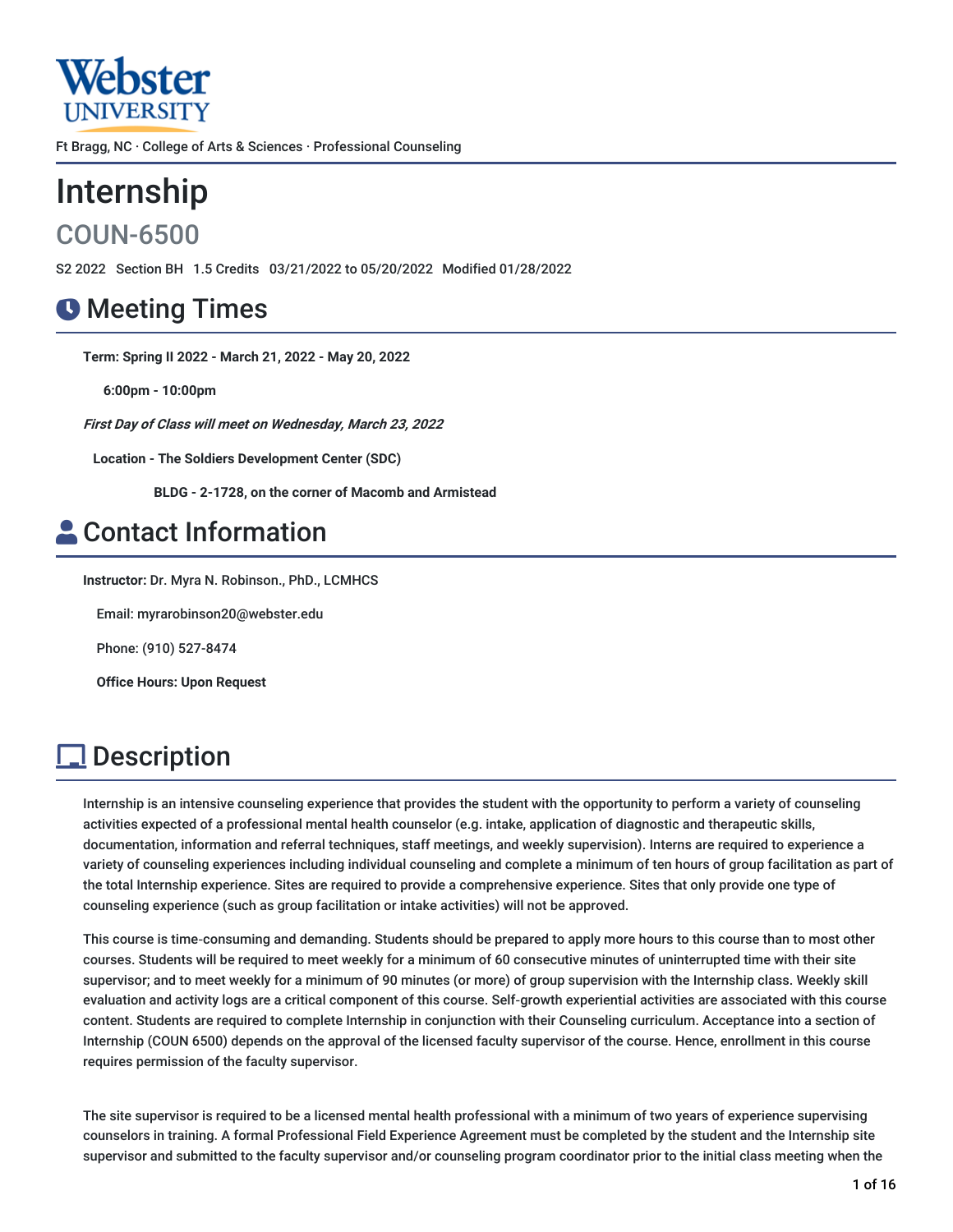Internship site is different than the Practicum site (see counseling program coordinator or 6500 Instructor for more information). Students are required to abide by the ACA Code of Ethics (2014) in their Internship experience. Students are required to purchase professional liability insurance and taping equipment in this course. Students must provide evidence of professional liability insurance prior to seeing clients. No school settings may be used for an internship site at this time for the Clinical Mental Health track.

If your site has changed since last term, a new Professional Field Experience Agreement and related appendices must be signed and submitted to the faculty supervisor before first week of class in addition to a new student contact sheet.

Content Areas: professional practice, professional identity, helping relationships, professional orientation and ethical practice, diagnosis, assessment, social and cultural diversity

## **Ill Outcomes**

| <b>Outcomes</b>                                                                                                                                                                                                                                              | <b>Corresponding assignments</b>                                            |
|--------------------------------------------------------------------------------------------------------------------------------------------------------------------------------------------------------------------------------------------------------------|-----------------------------------------------------------------------------|
|                                                                                                                                                                                                                                                              |                                                                             |
| Demonstrate comprehension of a variety of models and theories related to clinical<br>mental health counseling, including the methods, models, and principles of clinical<br>supervision (2009 CACREP standard CMHC A. 5; 2016 standard III. A.5.)            | Case conceptualization (CC); CC<br>presentations; group supervision         |
| Develop a personal model of counseling (2016 standard 2.F.5.n.)                                                                                                                                                                                              | Case conceptualization                                                      |
| Develop measurable outcomes for clients (2016 standard 2.F.5.i.)                                                                                                                                                                                             | Site super (SS) PSE and Faculty (F) PSE;<br>group supervision               |
| Define principles, models and documentation formats of biopsychosocial case<br>conceptualization and treatment planning (2009 CACREP standard CMHC C. 6; 2016<br>standards III.C.7,; 5.C.1.c.; 5.C.3.a.; 2.F.5.h)                                            | Case conceptualization                                                      |
| Conceptualize an accurate diagnosis of disorders presented by a client and discuss the<br>differential diagnosis with collaborating professionals (2009 CACREP standard CMHC III.<br>L.2.) (2016 standard 2.F.5.j.)                                          | Case conceptualization; SS consultation;<br>SS and F PSE; group supervision |
| Apply and adhere to ethical and legal standards in clinical mental health counseling<br>(2009 CACREP standard CMHC B.1.)                                                                                                                                     | SS and F PSEs                                                               |
| Use the principles and practices of diagnosis, treatment, referral, and prevention of<br>mental health and emotional disorders to initiate, maintain, and terminate counseling<br>(2009 CACREP standard CMHC D.1.); (2016 standard 5.C.2.d.)                 | SS and F PSEs; SS consultation; group<br>supervision                        |
| Apply multicultural competencies to clinical mental health counseling involving case<br>conceptualization, diagnosis, treatment, referral, and prevention of mental and emotional<br>disorders (2009 CACREP standard CMHC D.2.); (2016 standard 5. C. 3. b.) | SS and F PSEs; SS consultation; group<br>supervision                        |
| Promote optimal human development, wellness, and mental health through prevention,<br>education, and advocacy activities (2009 CACREP standard CMHC D.3.);                                                                                                   | SS and F PSEs; advocacy check-in in<br>group                                |
| Apply effective strategies to promote client understanding of and access to a variety of<br>community resources (2009 CACREP standard CMHC D.4.); (2016 standard 2.F.5.k.)                                                                                   | SS and F PSEs; Referral list                                                |
| Appropriately use culturally responsive individual, couple, family, group, and systems<br>modalities for initiating, maintaining, and terminating counseling (2009 CACREP)<br>standard CMHC D.5.)                                                            | SS and F PSEs; consultation with SS;<br>group supervision                   |
| Maintain information regarding community resources to make appropriate referrals<br>(2009 CACREP standard CMHC F.1.)                                                                                                                                         | <b>Referral list</b>                                                        |
| Advocate for policies, programs, and services that are equitable and responsive to the<br>unique needs of clients (2009 CACREP standard CMHC F.2.); and (2016 standard 5.C.3.e) supervision                                                                  | Referral list; advocacy check-in; group                                     |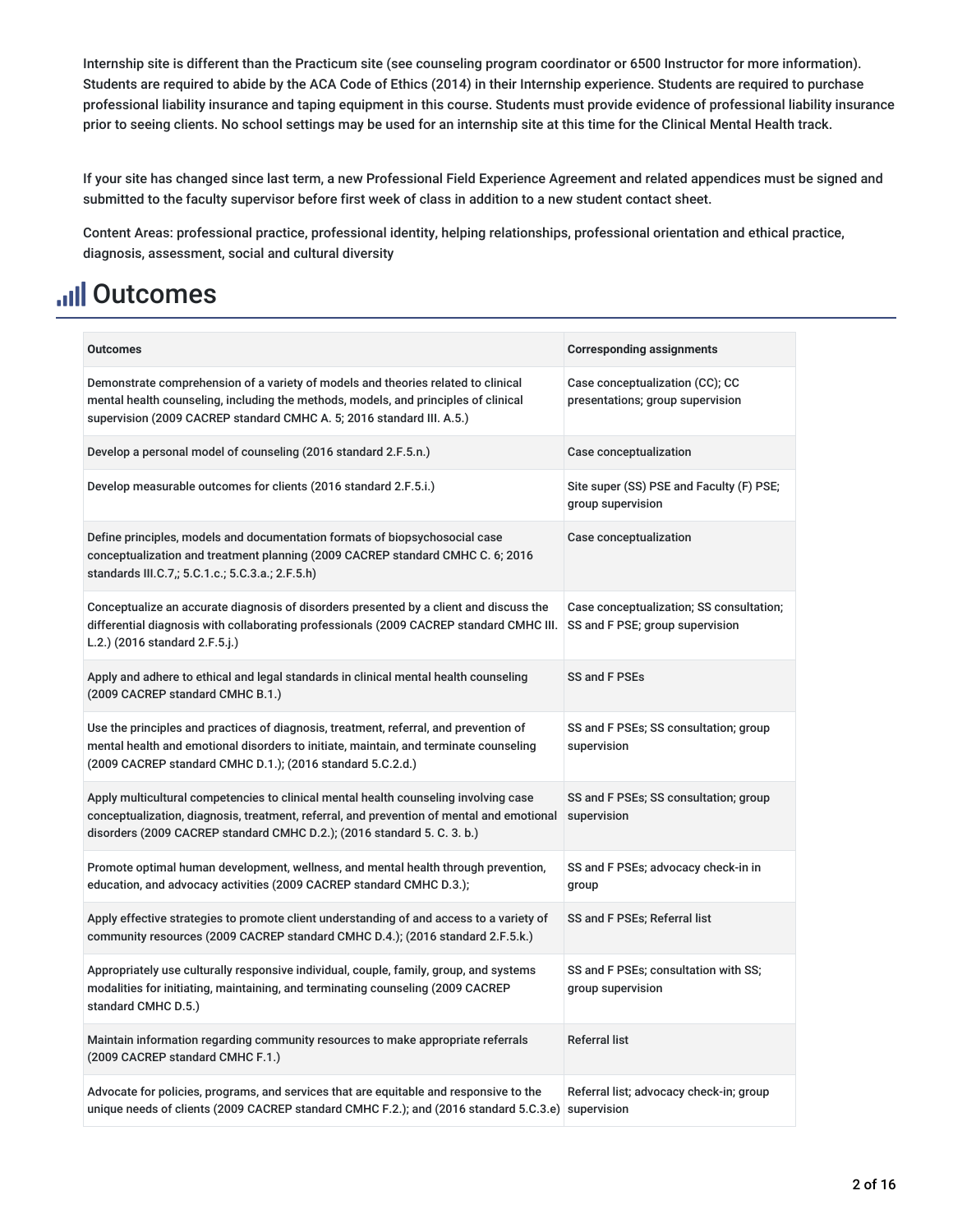| Modify counseling systems, theories, techniques, and interventions to make them<br>culturally appropriate for diverse populations (2009 CACREP standard CMHC F.3.)                                                                      | SS and F PSEs; Case conceptualization;<br>group supervision |
|-----------------------------------------------------------------------------------------------------------------------------------------------------------------------------------------------------------------------------------------|-------------------------------------------------------------|
| Screen for addiction, aggression, and danger to self and/or others, as well as co-<br>occurring mental disorders (2009 CACREP standard CMHC H.3.)                                                                                       | Group supervision; F and SS PSEs                            |
| Promote a general framework for understanding and practicing consultation (CACREP)<br>standard G. II. 5. f); and implements strategies for interfacing with integrated behavioral<br>health care professionals (2016 standard 5.C.3.d). | SS and F PSEs; Referral list; LPC<br>consultation interview |

## **E** Materials

## The counseling practicum and internship manual: A resource for graduate counseling students

**Author:** Hodges, S. **Publisher:** Springer

## Recording device

Purchase, rent, or borrow video or audio equipment for the required taping of client sessions. Ensure that you use the provided informed consent form for taping—TAPED SESSIONS MUST INCLUDE AN INFORMED CONSENT SIGNED BY THE CLIENT AND AGREED TO BY THE SITE SUPERVISOR. If you have any questions related to this practice, see the professor prior to taping. Recorded sessions should be stored securely under a lock or a password and should be erased after both site and faculty supervisors evaluate them.

## The counselor and the law

**Author:** Wheeler & Bertram **Publisher:** John Wiley & Sons **Edition:** 7 **Optional**

Strongly recommended

## Making changes last

**Author:** Kottler **Publisher:** Taylor & Francis **Optional**

## Clinician's thesaurus: The guide to conducting interviews and writing psychological reports

**Author:** Zuckerman **Publisher:** Guilford **Edition:** 7 **Optional**

## The psychotherapy documentation primer

**Author:** Wiger **Publisher:** John Wiley & Sons **Optional**

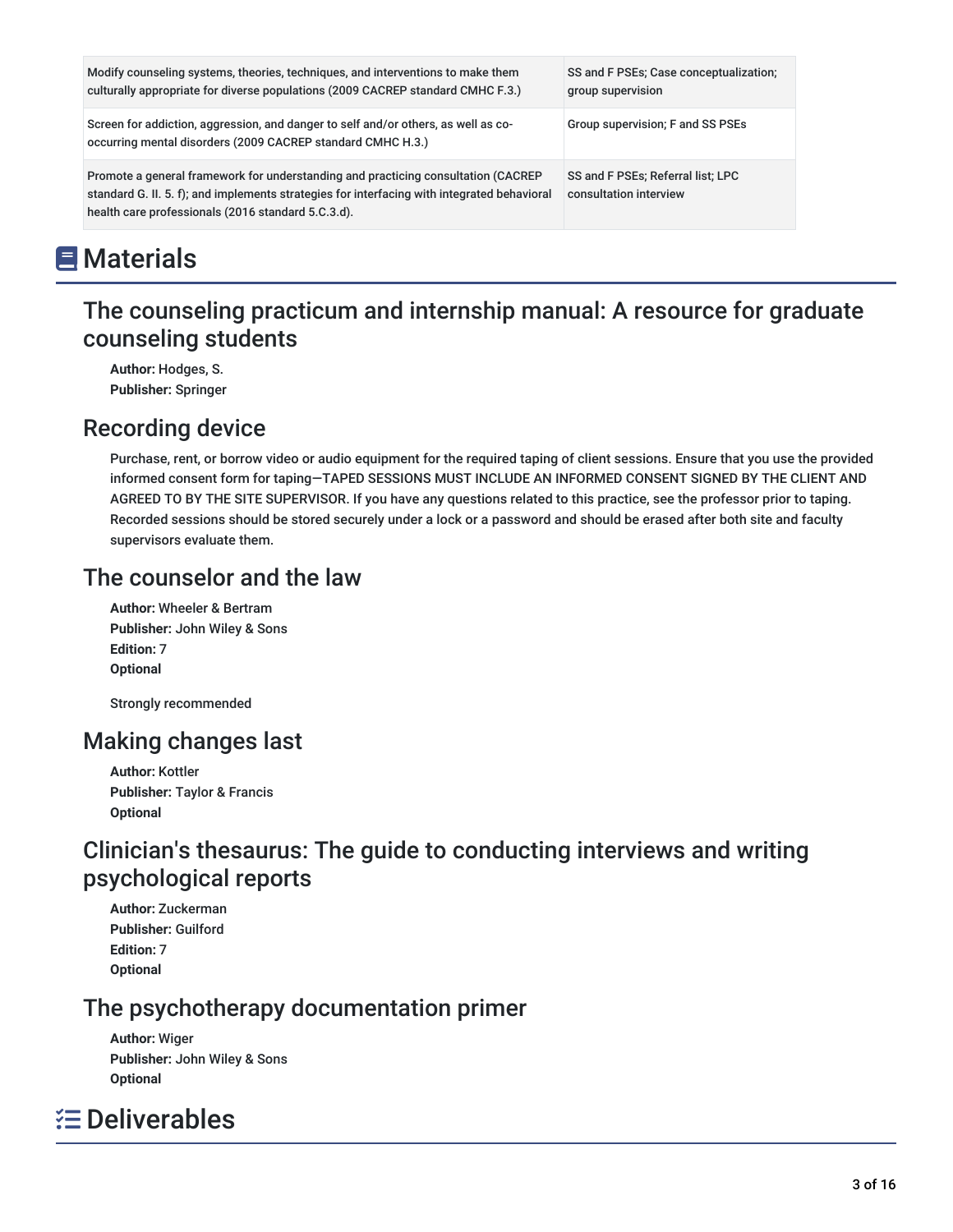## Clinical field placement hours

- Students are required to evidence procurement of professional liability insurance prior to interacting with practicum/internship clients. If you have turned this into your Practicum faculty supervisor, we have a copy; if not, turn it in before seeing any clients. Pay attention to expiration date for this document.
- Students must complete supervised Internship experience that totals a minimum of 150 clock hours per 9‐week term.
- At least 60 of those 150 clock hours must be direct service with clients that contributes to the development of counseling skills. Direct hours are to be a combination of group, individual hours, and intake. Intake and group hours cannot total more than 60% of total direct hours.
- Document weekly practicum/internship activity on the Weekly Activity Log that is submitted to the faculty supervisor/instructor. Have your site supervisor sign weekly. Maintain your own copies of the logs.
- A minimum of 50 consecutive minutes of individual and/or triadic supervision is required per week by your licensed site supervisor who is working in consultation with a program faculty supervisor in accordance with the supervision contract.
- A minimum of 1.5 hours of group supervision per week must be provided on a regular schedule throughout the internship course by the faculty supervisor.
- Evaluation of the student's counseling performance throughout the Internship is required by both site and faculty supervisors, including documentation of a formal evaluation using the PSE in each 9 week‐term.
- For all clients, each student intern is required to:
	- o Conduct an intake interview with both written and verbal informed consent and statement of confidentiality
	- o Write a case note immediately after every session
	- o Review case notes immediately prior to each session
	- o Make and maintain weekly appointments with clients
	- o Be punctual and reliable to the site and clients
	- o Make and maintain weekly appointments with clinical site supervisor
	- o Write a treatment plan after at least the third session once goals with that client are established

o Write a treatment summary after the termination of each client and turn in with end of term log (this must be done also in case of referral)

Any of the above points not occurring on site must be reported to the faculty supervisor as soon as possible.

### Self-care

Burnout is a common occurrence among mental health professionals. Self‐care practices include weekly (or more) occurrences of relaxation exercises by the counselor trainee. The practice of relaxation is meant to self sooth from clinical work and create a schema for accessing relaxation wholly and quickly for better health and focus with clients; and to use as a tool with clients. Examples include but are not limited to: breathing exercises, meditation, prayer, visualization. Note that watching comedies, spending time with people who make you feel good, and exercise, are in addition to a self-care relaxation practice and not in place of. You are strongly recommended to implement a preferred self-care strategy throughout the term. At mid term, you will write a brief evaluations indicating how the practice of self‐care/relaxation affected your clinical experience and what you would change about it in the future.

## Weekly Activity Logs

Keep track of your clinical activities on a weekly basis using the Weekly Activity Log. You will 1) give these to your site supervisor at the end of **each week** to be reviewed and signed; and 2) turned into the faculty supervisor at various dates throughout term. 3) Write the logs in ink as pencil lead dissipates over time. 4) Ensure that you make a copy of each log and keep in a secured location for your future record (license) keeping. IN TOP RIGHT HAND CORNER OF COVER LOG, TOTAL THE DIRECT AND INDIRECT HOURS INCLUDED IN THAT BATCH OF LOGS; SEPARATE DIRECT LOGS INTO GROUP AND INDIVIDUAL HOURS. On the top of each form, record the week for which that form accounts. Electronic copies are not accepted.

### Group supervision

Group supervision will take place during each class period. Group supervision will occur once per week for a minimum of 1.5 hours and will involve group check in and student case presentations. The class may last longer depending on class size and intern needs. You will sign up for a case presentation, which will consist of introducing your theory and a case which may be accompanied by a segment of your recorded session.

You also will present one tape in an individual session with the faculty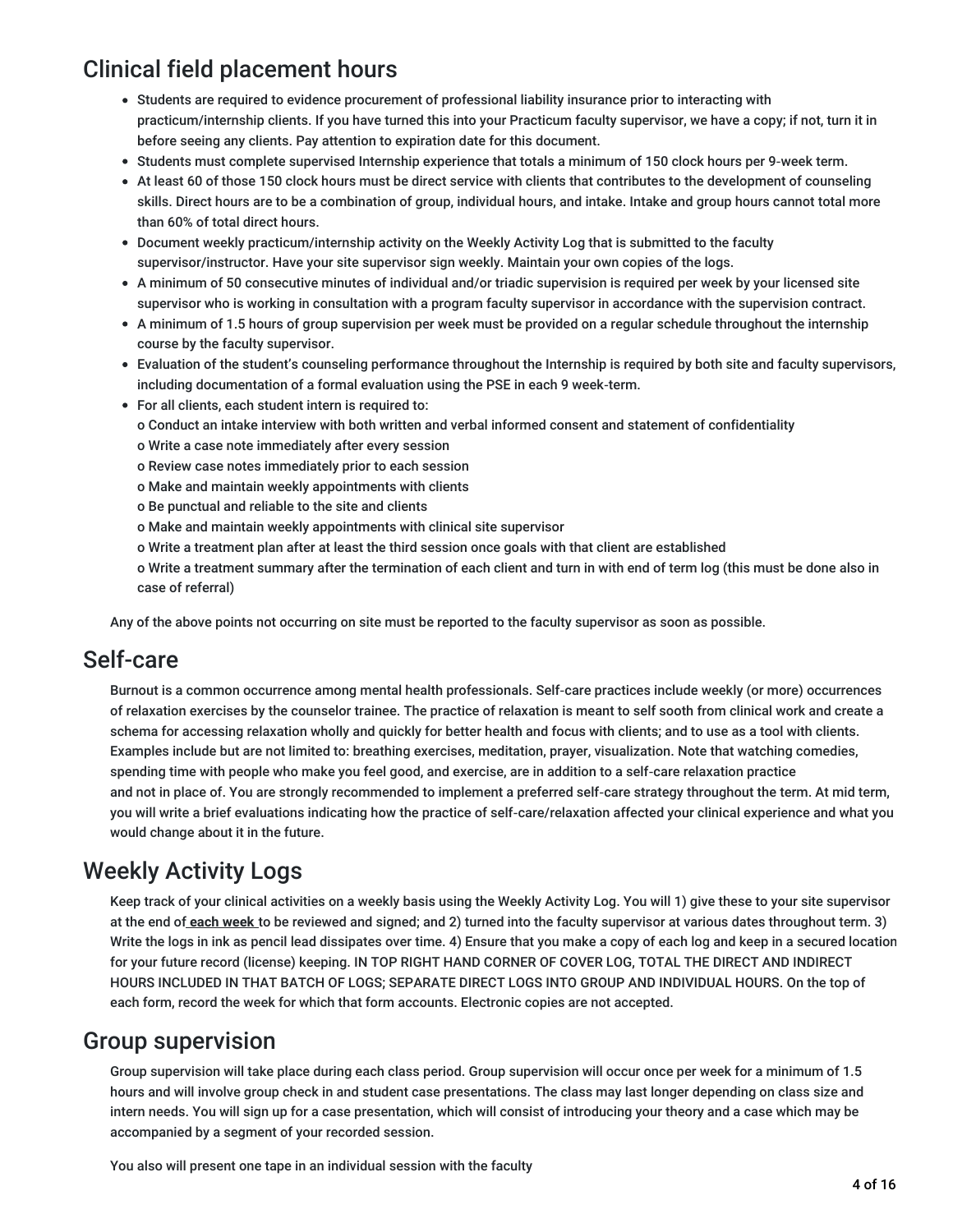supervisor outside of class time during the term/semester.

**\*Students must demonstrate/verbalize advocacy efforts on behalf of clients. Each week in group supervision, commenting** students will be responsible for describing specific actions that advocate for client(s). These can include working with outside community agencies on CL behalf, psychoeducation with CL, feminist theory strategies toward self-help in community; specific reading/review of literature by CIT on behalf of CLs, etc. Consult with instructor for review of acceptable advocacy practices with **clients.**

Non‐defensive openness to group and supervisor feedback is critical as is providing constructive, non‐threatening feedback to others. Use your counseling and interpersonal skills when providing feedback to a counselor trainee. You will be evaluated on providing feedback and receiving feedback. Group supervision is about providing feedback regarding skills to the counselor trainee and not about co-therapy. In other words, group supervision is not about assisting the counselor trainee in determining client outcome but in assisting the counselor trainee in developing competent skills. (see Classroom Safety and Notes)

### Case Conceptualization

Case conceptualization is limited to 45 minutes, one per semester ‐‐strongly adhered to so practice your session to be fair to your peers. Demonstrate and articulate your theoretical orientation to the class through your case presentation. The following applies:

a. Present your theory to the class. Briefly discuss (no more than 5 minutes) techniques, key tenets, role of counselor, nature of change, client counselor relationship, empirical support, perspective on cultural diversity, and contemporary proponents of the theory ‐ to help with time limit, you can put the more detailed information in the handout and summarize the main points only.

b. Place the above in a handout and provide a copy to instructor and peers.

Only the info in point A is necessary in the handout. Do not copy something from an article; this should be your interpretation of the items in point A above and should be brief, between 1 and 1.5 page(s), double spaced.

c. Provide an electronic copy of the written case conceptualization to the instructor via instructor email on the day you are presenting. See sample and instructional handout attached at the end of syllabus.

Presentation:

- articulate your theoretical orientation in the taped session (no more than 5 minutes)
- present your case based on the 6 trans-theoretical items (see attached) (not more than 10 minutes)
- play tape (15-20 minutes) the professor may stop the tape at any time or ask fast-forwarding/rewinding if necessary
- receive feedback (10 minutes) students will fill out the feedback form in more detail and give tot he presenter.

Note that you will be evaluated by your peers on the presented information (or lack of) and predominantly by the skills you used and evidence of your theory in the taped session. Note that your written case conceptualization will follow a specific outline of the details of the case and your approach (see attachment at the end of syllabus). Follow that outline for full points.

Note: If you miss the day of your scheduled presentation, you will lose all the points for this assignment and will have to make another individual supervision with the faculty supervisor with any additional requirements. Due to the accelerated nature of our program, these assignments cannot be made up.

### Individual supervision with site supervisior

Meet with your assigned site supervisor for individual supervision once per week for a minimum of 50 consecutive minutes.

If you experience difficulty with your site supervisor, you are to take the following steps immediately: Consult your internship faculty supervisor/instructor ASAP to discuss the difficulty with the site supervisor in order to attempt to professionally resolve any difficulties or conflicts with the site supervisor in person. Follow up with the faculty regarding the outcome of the meeting with the site supervisor.

Being released from a practicum/internship site may result in a grade of F for the course and all hours will be lost. It is imperative that you make the faculty supervisor aware of any concerns and that you work closely with the site supervisor to resolve those concerns per the ACA "Code of Ethics" (2014).

### Individual supervision sessions with faculty supervisor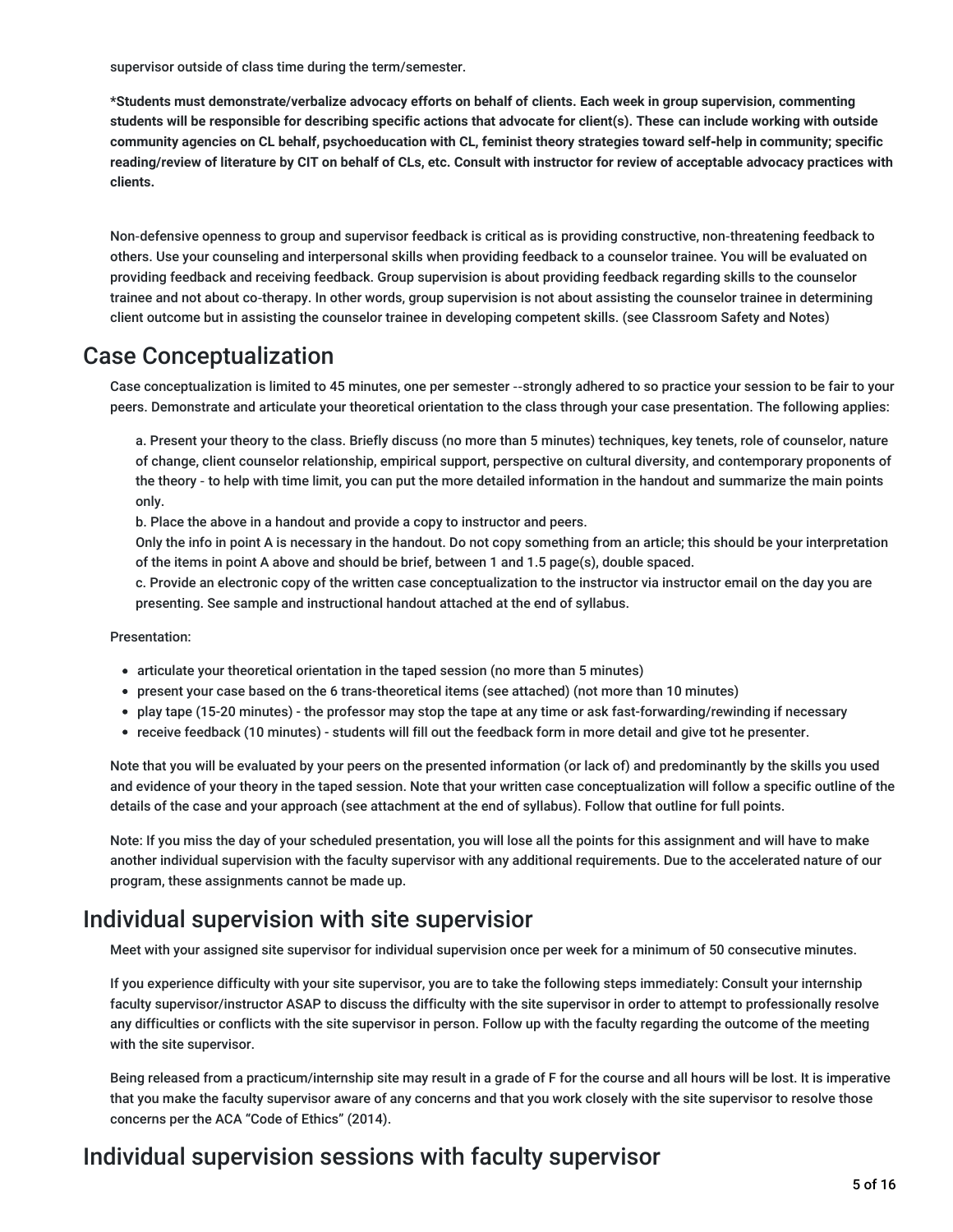Interns will meet with the faculty supervisor outside of class for individual supervision at least one time per term to review a recorded client session. The number required individual supervisions with the faculty supervisor can increase at the faculty supervisor's discretion based on the student's skill development.

Steps to a successful individual supervision with faculty supervisor:

a. Record a client session for a minimum of 40 minutes for each individual supervision session

b. Review the tape with your site supervisor PRIOR to your appointment with the faculty; have the site supervisor complete a Skills Tape Evaluation and review it with you.

c. Review the tape on your own and complete a Skills Tape Evaluation on yourself.

d. Bring your self‐evaluation of the session and your site supervisor's evaluation of the session to your individual supervision meeting with the faculty. Bring your case notes for that session. If this is your third or more session, bring a treatment plan, if this is your termination session, bring your termination summary. Be prepared to discuss your theory, skills, and session in same format as case conceptualization. Your case notes must be signed by the site supervisor to acknowledge that an informed consent was provided to the client for that session.

Note: Some students may be required to meet with the faculty supervisor outside of class for additional individual supervision during the semester when the student is not progressing at a rate consistent with the course. Extra sessions are made by the faculty supervisor and are not uncommon. Participation/availability of the student intern during supervisor office hours is required.

## Resource and Referral Portfolio

Develop a list of appropriate and varied referral resources throughout the internship experience that accurately reflects your area and the population you serve, collect resources that can be accessible to individuals with various mental health needs. Bring your collection to the last class for review by the faculty.

## LPC Interview

Interview an LPC to learn their experiences with consultation among colleagues. This interview may be with LPCs at your site, your site supervisor, or an LPC at another location.

## PSE evaluations

You are evaluated throughout the semester based on your attendance, participation, conduct, adherence to ACA Code of Ethics, reception of constructive feedback/supervision, and all skills detailed in the PSE. Your site supervisor and faculty supervisor will complete, review with you, and sign a PSE twice during each semester – once during the midterm and once at the end term. The instructor reserves the right to complete a PSE at any time throughout the term as a need arises.

## **✓**Evaluation

## **Criteria**

In addition to the criteria below, completion of all required hours and agency service is required to pass this course

| <b>Type</b>                                    | Weight       | <b>Topic Notes</b>                                                                                              |
|------------------------------------------------|--------------|-----------------------------------------------------------------------------------------------------------------|
| Attendance                                     | 25<br>points | *Includes coming to class on time and staying for the entire class                                              |
| Participation                                  | 25<br>points | *In group supervision, CC presentations, and individual supervisory meetings with faculty                       |
| Midterm/semester Site<br><b>Supervisor PSE</b> | 30<br>points |                                                                                                                 |
| <b>Case Conceptualization</b>                  | 60<br>points | *Graded on graduate level writing, paper organization, following instructions, and<br>professional presentation |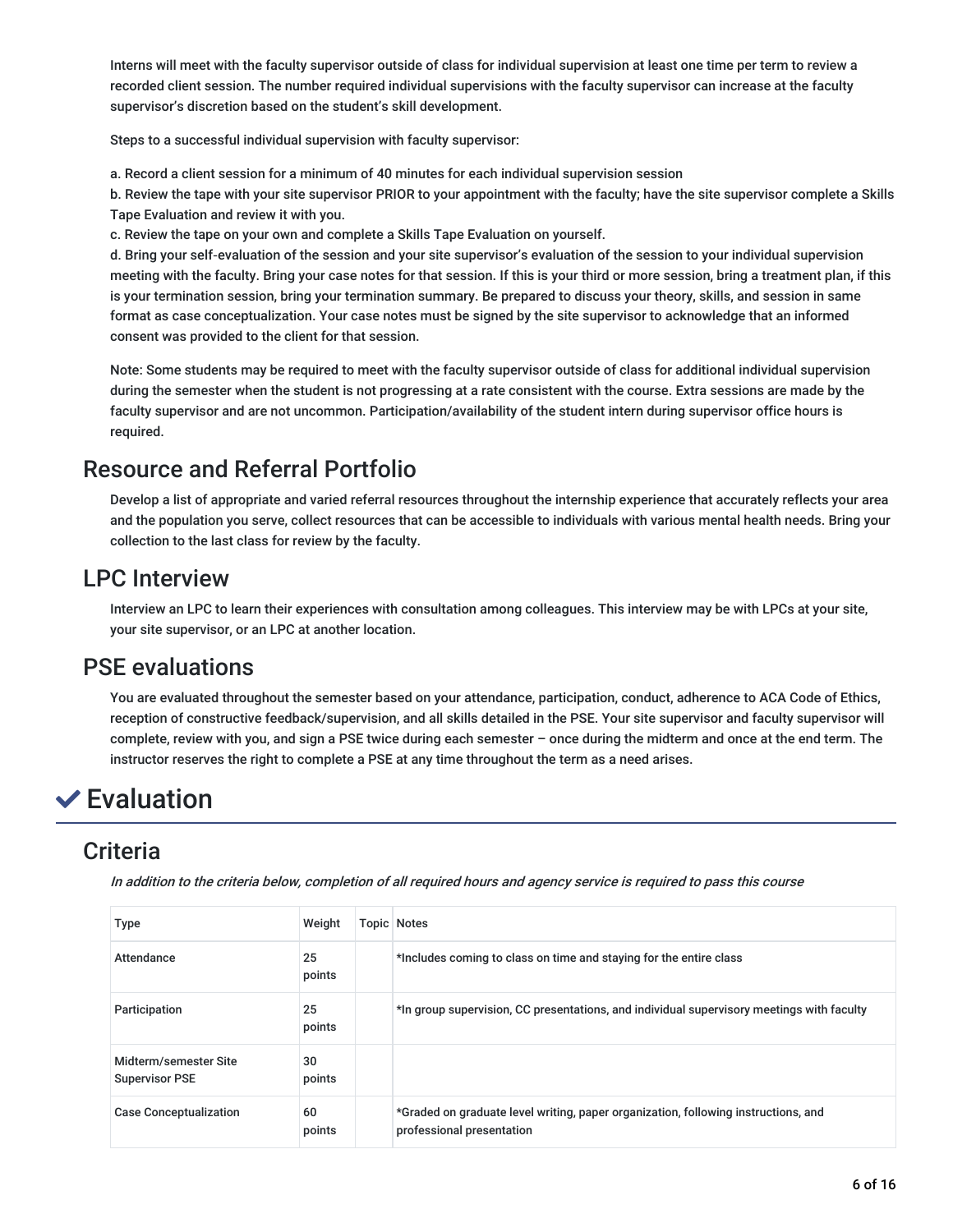| Type                                     | Weight        | <b>Topic Notes</b> |
|------------------------------------------|---------------|--------------------|
| Self-care                                | 10<br>points  |                    |
| Resources and referral list sharing 10   | points        |                    |
| <b>LPC</b> interview                     | 20<br>points  |                    |
| End term/semester Faculty PSE            | 100<br>points |                    |
| End term/semester site<br>supervisor PSE | 30<br>points  |                    |

## Breakdown

|           | Grade Range Notes |                                                                                                                                                                                                                                                                                                                                           |
|-----------|-------------------|-------------------------------------------------------------------------------------------------------------------------------------------------------------------------------------------------------------------------------------------------------------------------------------------------------------------------------------------|
| <b>CR</b> |                   | Work that is performed as satisfactory graduate work (B- or better). A grade of "CR" is reserved for courses designated by a<br>department, involving internships, a thesis, practicums, or specified courses.                                                                                                                            |
| NC.       |                   | Unsatisfactory graduate work; also, per the Professional Counseling Program, grade of NC equals no credit for lack of completion of<br>course requirements including clinical hours, lack of sufficient progress in counseling and interpersonal skills and openness to<br>supervision.                                                   |
| F         |                   | Work that is unsatisfactory; also, per the Professional Counseling program, grade of "F" relates to unethical and or unsatisfactory<br>work; being released from a field site for any reason may result in an automatic F for course; grade of F may result in dismissal from<br>program especially if associated with ethical violation. |

# **苗 Schedule**

| When                                            | <b>Topic Notes</b>                                                                                                                                                                                                           |
|-------------------------------------------------|------------------------------------------------------------------------------------------------------------------------------------------------------------------------------------------------------------------------------|
| Week 1<br>03/23/2022<br>$6:00$ PM -<br>10:00 PM | • Review of course syllabus<br>• Sign up for presentations<br>• Group check in/supervision<br>• Theory check in-know which theory you are going to utilize throughout<br>your internship                                     |
| Week 2<br>03/30/2022<br>$6:00$ PM -<br>10:00 PM | • Discussion: How to function as a relevant member of a treatment team<br>• Group check in/supervision                                                                                                                       |
| Week 3<br>04/06/2022<br>$6:00$ PM -<br>10:00 PM | • Case Conceptualization Presentations begin<br>• Group check in                                                                                                                                                             |
| Week 4<br>04/13/2022<br>$6:00$ PM -<br>10:00 PM | • Case Conceptualization Presentations<br>• Group check in<br>• Weekly activity logs should be signed by supervisor and up to date for next week–forgery will get a student dismissed from<br>Program in finality-no excuses |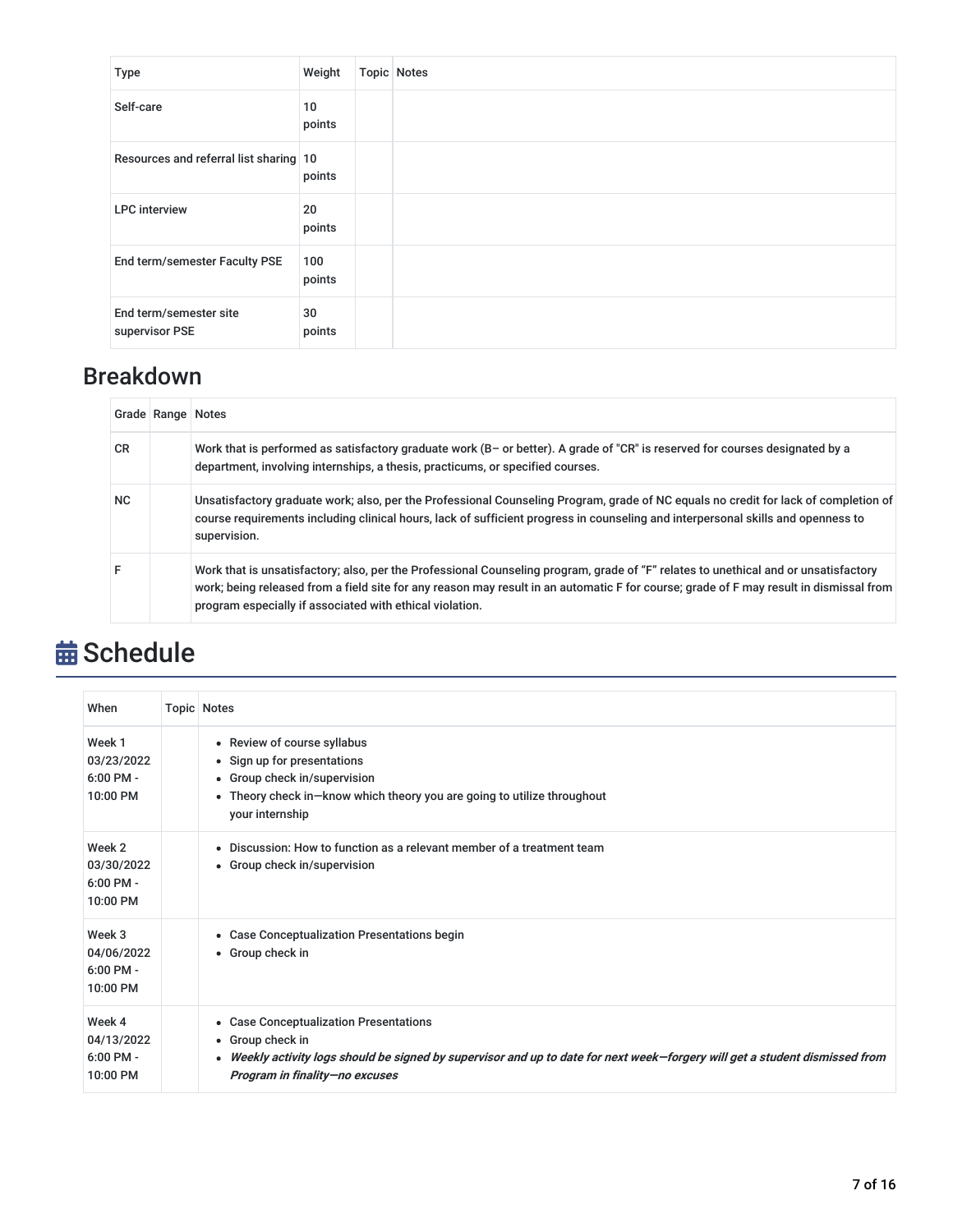| When                                            | <b>Topic Notes</b>                                                                                                                                                                                                                                                                                                                    |
|-------------------------------------------------|---------------------------------------------------------------------------------------------------------------------------------------------------------------------------------------------------------------------------------------------------------------------------------------------------------------------------------------|
| Week 5<br>04/20/2022<br>$6:00$ PM -<br>10:00 PM | • Case Conceptualization Presentations<br>• Group check in<br>• Self-care paragraph due<br>. DUE: Weekly logs to faculty supervisor at opening of class. Student retains copies for records.                                                                                                                                          |
| Week 6<br>04/27/2022<br>$6:00$ PM -<br>10:00 PM | • Case Conceptualization Presentations<br>• Group check in                                                                                                                                                                                                                                                                            |
| Week 7<br>05/04/2022<br>$6:00$ PM -<br>10:00 PM | • Case Conceptualization Presentations<br>• Group check in<br>• Site supervisor PSE due next week. Provide a copy to your site supervisor. S/he is to complete it and REVIEW IT WITH you<br>prior to turning it in to the faculty.                                                                                                    |
| Week 8<br>05/11/2022<br>$6:00$ PM -<br>10:00 PM | • Case Conceptualization Presentations<br>• Group check in<br>Due: Site supervisor midterm PSE due to faculty<br>٠<br>• Due: LPC Interview<br>○ RE Client Consultation Process write-up: If you completed this in the previous term, you do not need to do one this term.<br>• Due: Faculty check of your referral list and resources |
| Week 9<br>05/18/2022<br>$6:00$ PM -<br>10:00 PM | • Group check in<br>• DUE: Faculty midterm PSE: completed by faculty and discussed privately with each student; all students sign their PSE's after<br>review; faculty places SS and F PSEs in Dept Student Clinical File<br>. DUE: Weekly logs to faculty supervisor at opening of class-NO<br><b>EXCUSES</b>                        |

## Course Policies

### Professional dispositions

This course is taught in a manner that provides a safe, welcoming and inclusive environment for students of all racial, ethnic, gender identities and variances, sexual orientations, economic classes, ages, ability status, and religions. Students are encouraged to use language and communication that is respectful and culturally appropriate.

In the interaction between class members, self‐disclosure and personal examination will occur. All interactions fall under the same umbrella of confidentiality as do client/counselor relationships, i.e., what is discussed in the class stays in the class and is not discussed with other students outside of the course or friends. Maintaining confidentiality is the primary ethical principle of counselors and violations are serious.

We will be learning from each other in addition to the text throughout the semester. Therefore, it is important that everyone feels safe, comfortable, and free to discuss and elaborate on their thoughts around their developing knowledge and skills. In class, it is important for each of us to be respectful of one another's positions; relating to others in an empathic manner occurs in class just as with clients. You are encouraged to make your feelings and thoughts known, yet, to do so in a "counselor manner", i.e., respecting the position of the listener while giving voice to your thoughts and using your budding counselor attending skills. This is an opportunity for you to practice and evidence your basic skills of empathy, warmth, genuineness, and congruence by communicating in a manner consistent with a good counselor. The building of trusting alliances with your classmates is as important as doing so with your clients. Therefore, you will be practicing some of the same skills when participating in class as in counseling sessions with your clients one day. Respecting professional boundaries is also a critical component of your development as a counselor.

Further, openness to supervision and instruction by the faculty (or site supervisor) is an important element of counselor development. Openness to supervision is defined as: accepting supervision—both individual and in class; recognizing your own personal strengths, weaknesses, biases, needs, and beliefs; sensing personal and professional impact on others, both positive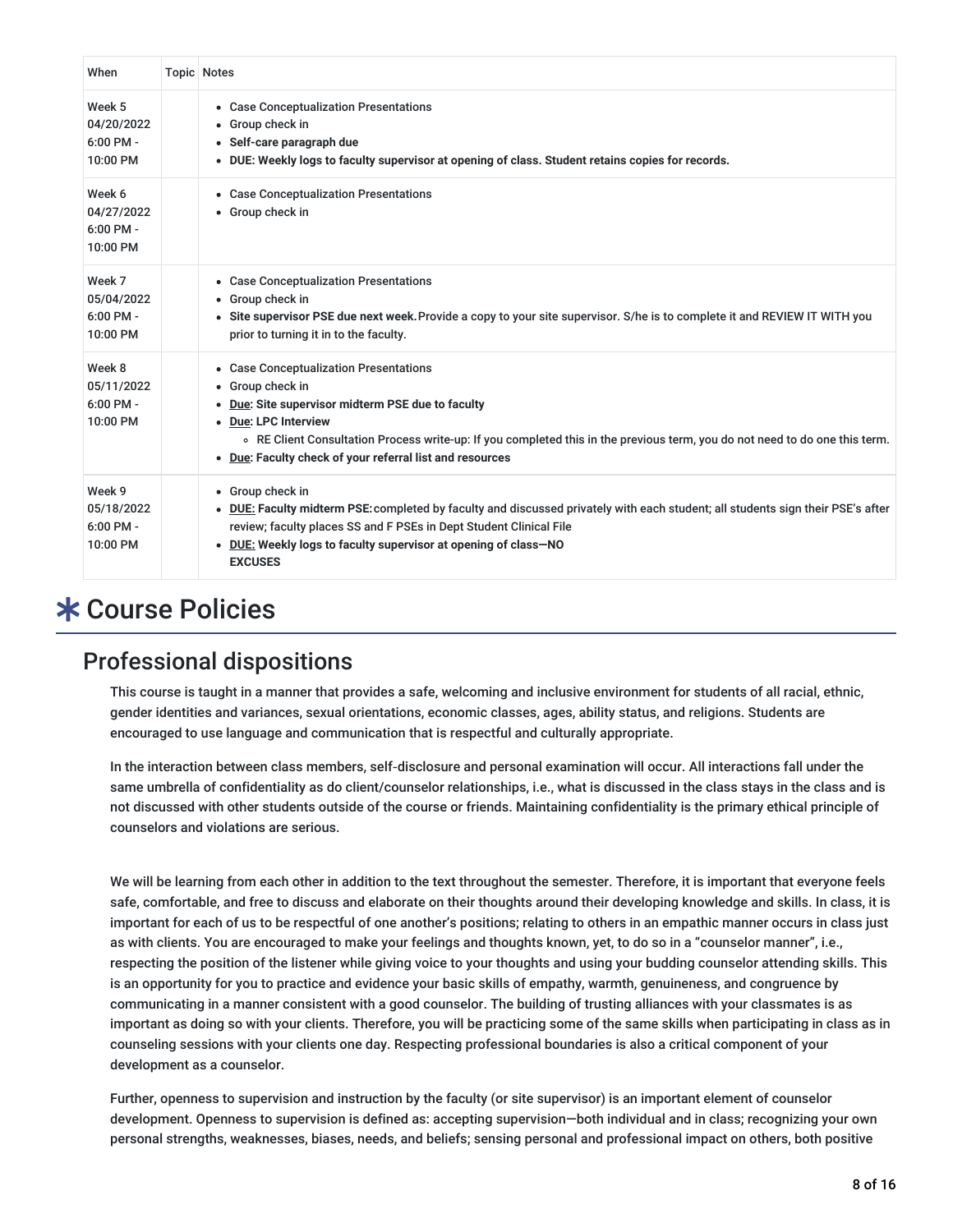and negative; accepting and applying feedback from instructor; being proactive in seeking out needed experiences, feedback, etc.; and accepting feedback in a non‐defensive manner with a professional attitude.

Students who do not evidence openness to supervision and or appropriate interpersonal skills are subject to remediation by the Counseling Advisory Committee at the campus. See the student handbook and or catalog for further detail.

## Subjective aspect of grading

The grading of this course includes a subjective component to it based upon the professional experience and expertise of the instructor. The Counseling faculty recognize that counseling skills, counselor effectiveness, and professionalism cannot be assessed in the same manner as academic performance in typical university coursework. Students completing this course should demonstrate marked progress toward the course objectives as noted above as well as be able to write coherently about counseling theories and techniques. Your final grade in this course will reflect not only your academic performance but also your counseling and interpersonal skill development as evaluated by the instructor. It is possible to excel academically and receive a less than satisfactory final grade. Thus, all grades will reflect a combination of objective and subjective assessment.

## Expectations for writing competency

Writing competency is important in graduate school. As a graduate student and counselor in training, you have a responsibility to the profession and those you will be representing/serving to write professionally. Take this task seriously and consult the Academic Resource Center or enroll in a writing course if you are told you need assistance on writing assignments. The grade penalty will be heavy for lack of simple proofing of grammar, spelling, and APA formatting on all assignments. Please consult the rubric in the syllabus for specific grading impact.

### Attendance, self-disclosure, and ACA code of ethics

One unexcused absence in this course will result in deduction of 20 points with a second unexcused absence requiring that a student withdraw from the class. If it is too late to withdraw, the final grade will be an automatic NC (in this case, you will be failing Internship and will have to start over with the possibility of being referred to remediation). Excused absence is only approved with proper documentation. Students are expected to come to class on time, having completed the reading assignments so they are prepared to ask questions and participate in all activities; and write at a graduate level. Students coming to class 10 + minutes late or leaving class early will be considered 'absent' for that class session.

It is expected that you arrive to class having an understanding (not just having read) of the reading assignments and prepared to discuss the material in relation to your field experience. A percent of your grade is determined by classroom discussion/participation. This includes treatment team feedback.

You will be required to self-disclose in this course. Therefore, when it is your turn to present as a client, ensure that you have thought through the issue you would like to discuss so you do not discuss an issue that may leave you uncomfortable.

The faculty supervisor is responsible for providing the grade for this course. Per Webster University policy and administrative lead, the faculty supervisor is responsible for determination of the intern progressing to additional sections and completing field experience; per ACA Code of Ethics (2014) and state law, the faculty supervisor is responsible to the general public and state department of higher education for determination of the intern passing/progressing to additional sections of internship and completing field experience. Hence, site supervisor evaluations and comments are highly informative and influential, yet, the final grade is determined and provided by the licensed faculty supervisor of the course section.

## **m** Institutional Policies

### Academic Policies

Academic policies provide students with important rights and responsibilities. Students are expected to familiarize themselves with all academic policies that apply to them. Academic policies for undergraduate students can be found in the Undergraduate Studies Catalog; graduate students should review the Graduate Studies Catalog.

Undergraduate Studies Catalog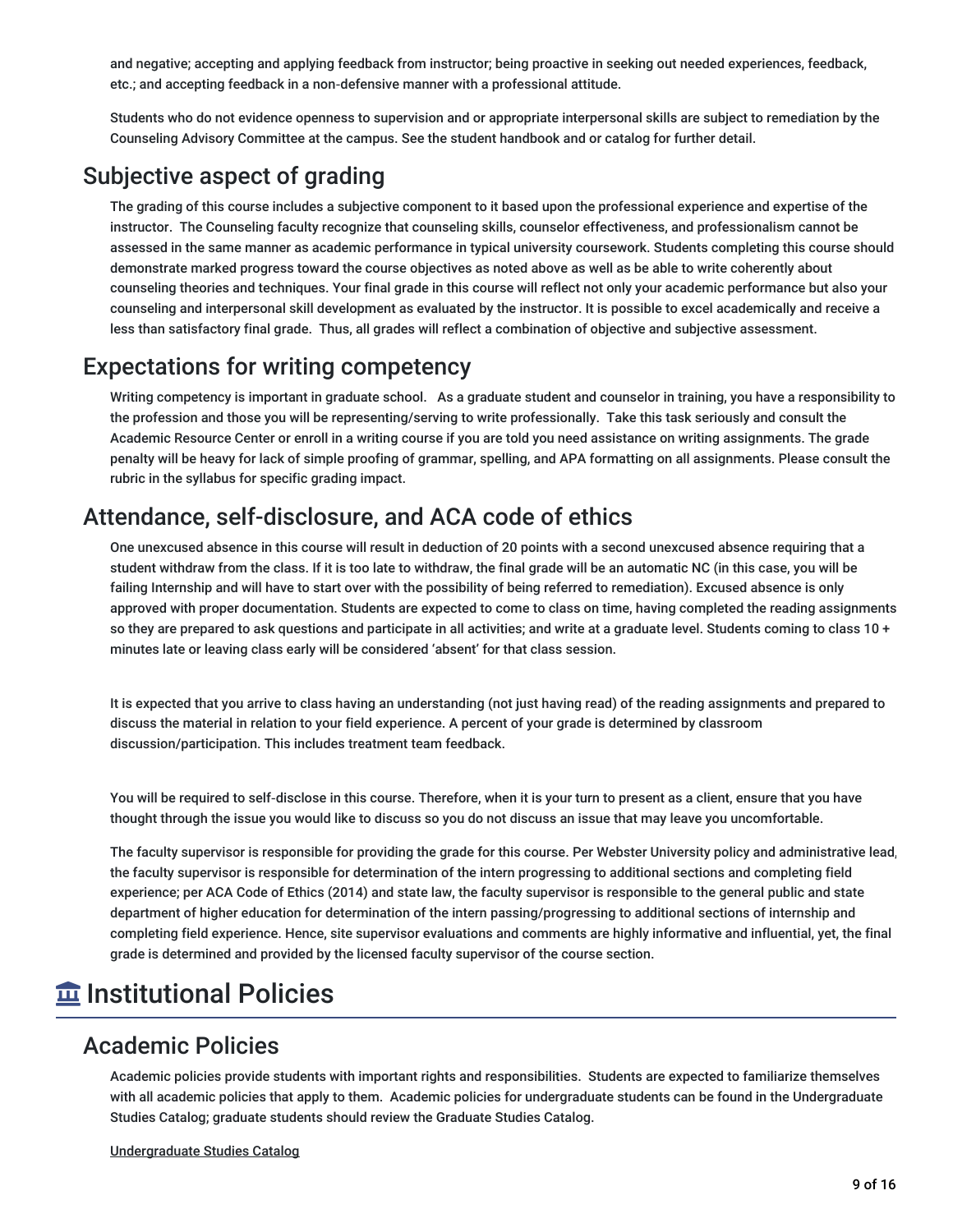The Undergraduate Studies Catalog contains academic policies that apply to all undergraduate students. The *academic policies* and information section of the catalog contains important information related to **attendance, conduct, academic honesty, grades, and more**. If you are an undergraduate student, please review the catalog each academic year. The current Undergraduate Studies Catalog is at:

<http://www.webster.edu/catalog/current/undergraduate-catalog/> (http://www.webster.edu/catalog/current/undergraduatecatalog/)

#### Graduate Studies Catalog

The Graduate Studies Catalog contains academic policies that apply to all graduate students. The *academic policies* section of the catalog contains important information related to **conduct, academic honesty, grades, and more**. If you are a graduate student, please review the catalog each academic year. The current Graduate Studies Catalog is at:

http://www.webster.edu/catalog/current/graduate-catalog/ [\(http://www.webster.edu/catalog/current/graduate-catalog/\)](http://www.webster.edu/catalog/current/graduate-catalog/)

### Grading

The Grades section of the academic catalog outlines the various grading systems courses may use, including the information about the final grade reported for this class.

#### Undergraduate

<http://www.webster.edu/catalog/current/undergraduate-catalog/academic-policies.html#grading> (http://www.webster.edu/catalog/current/undergraduate-catalog/academic-policies.html#grading)

#### Graduate

<https://webster.edu/catalog/current/graduate-catalog/academic-policies.html#gradingsystem> (https://webster.edu/catalog/current/graduate-catalog/academic-policies.html#gradingsystem)

#### **Incomplete**

There are important policies that govern grades of Incomplete (I), including the circumstances under which Incomplete grades are granted, deadlines for completion, and consequences should the remaining course work not be completed. It is the responsibility of a student who requests an Incomplete to ensure that they understand and follow the policies.

#### Grade Appeals

Instructors are responsible for assigning grades, and student should discuss grade issues with the instructor. Policies and procedures for appealing grades are available in the appropriate catalog.

### Academic Honesty Policy

Webster University is committed to academic excellence. As part of our Statement of Ethics, we strive to preserve academic honor and integrity by repudiating all forms of academic and intellectual dishonesty, including cheating, plagiarism and all other forms of academic dishonesty. Academic dishonesty is unacceptable and is subject to a disciplinary response. Students are encouraged to talk to instructors about any questions they may have regarding how to properly credit others' work, including paraphrasing, quoting, and citation formatting. The university reserves the right to utilize electronic databases, such as Turnitin.com, to assist faculty and students with their academic work.

The university's Academic Honesty Policy is published in academic catalogs:

#### Undergraduate

<http://www.webster.edu/catalog/current/undergraduate-catalog/academic-policies.html> (http://www.webster.edu/catalog/current/undergraduate-catalog/academic-policies.html)

#### **Graduate**

<http://www.webster.edu/catalog/current/graduate-catalog/academic-policies.html> (http://www.webster.edu/catalog/current/graduate-catalog/academic-policies.html)

As a part of the university commitment to academic excellence, the Reeg Academic Resource Center provides student resources to become better acquainted with academic honesty and the tools to prevent plagiarism in its many forms: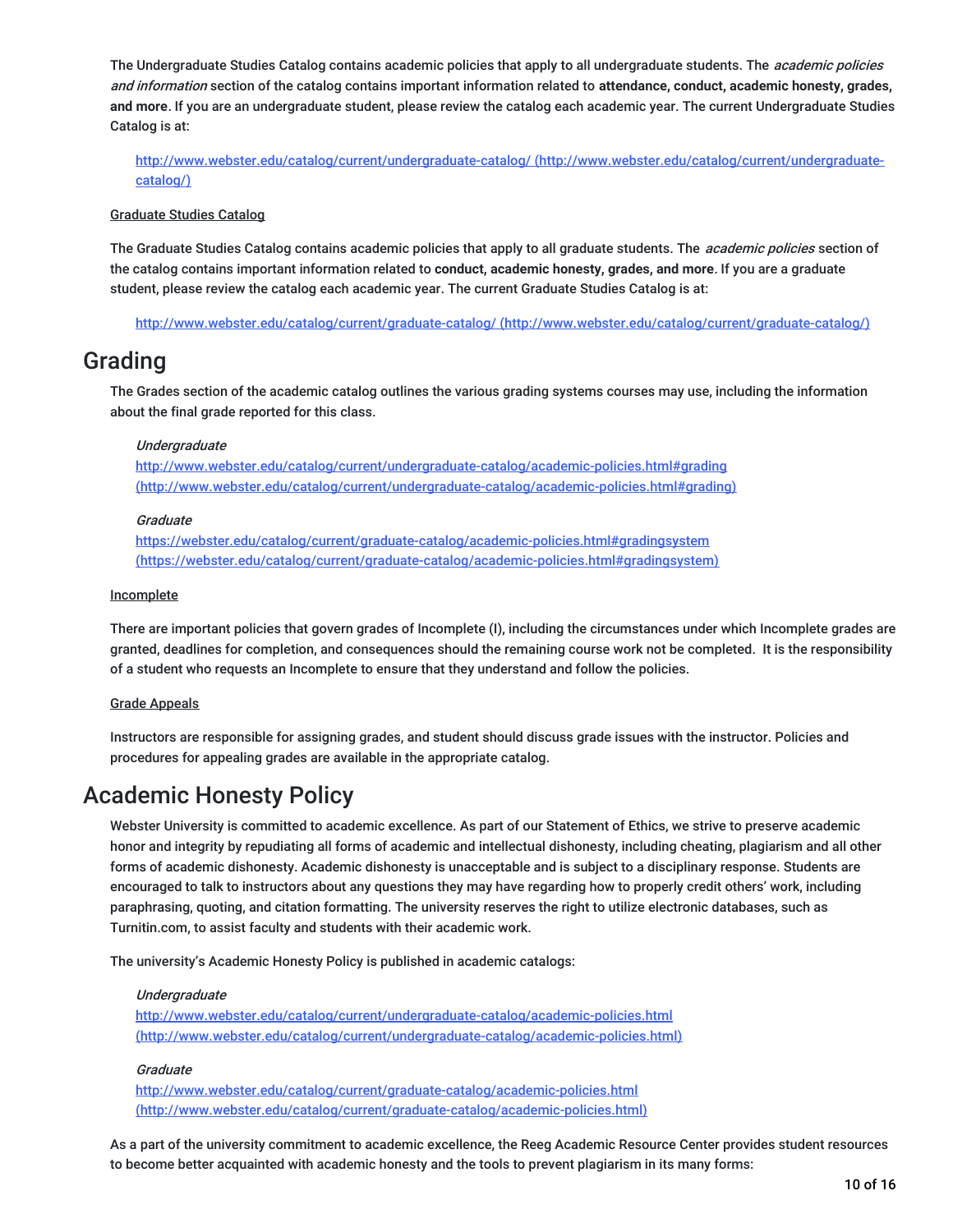https://websteru.sharepoint.com/sites/AcademicIntegrityAtWebster [\(https://websteru.sharepoint.com/sites/AcademicIntegrityAtWebster\)](https://websteru.sharepoint.com/sites/AcademicIntegrityAtWebster)

## Statement of Ethics

Webster University strives to be a center of academic excellence. The university makes every effort to ensure the following:

- The opportunity for students to learn and inquire freely
- The protection of intellectual freedom and the rights of professors to teach
- The advancement of knowledge through scholarly pursuits and relevant dialogue

To review Webster University's statement of ethics, see the Undergraduate Studies Catalog and the Graduate and Studies Catalog:

#### **Undergraduate**

http://www.webster.edu/catalog/current/undergraduate-catalog/overview.html#ethics [\(http://www.webster.edu/catalog/current/undergraduate-catalog/overview.html#ethics\)](http://www.webster.edu/catalog/current/undergraduate-catalog/overview.html#ethics)

#### Graduate

<http://www.webster.edu/catalog/current/graduate-catalog/ethics.html> (http://www.webster.edu/catalog/current/graduatecatalog/ethics.html)

### Important Academic Resources

#### Academic Accommodations and Support

At Webster University, we understand that all students learn differently and may have specific, often differing, learning needs. Some examples are doing rather than watching, being active instead of sitting still, and taking frequent breaks. For others, the professor needs to speak louder, give more clear instructions, and be understanding with health issues. Regardless of what makes learning easier for you, our goal is to provide the most accessible learning environment possible for each student. If there are any specific needs you'd like to make your instructors personally aware of, including any academic accommodations, please reach out to them directly.

Webster University supports students in several ways. Students with academic/learning, health, physical, and psychological disabilities and students who have accessibility concerns can reach out to Webster's Academic ADA Coordinator at [disability@webster.edu](mailto:disability@webster.edu). You can also reach out if you have any questions relating to accessibility.

Online resources through WorldClassRoom (Canvas) have a variety of accessibility tools, provided through a program called Ally, for both students and faculty. Ally is free and already incorporated into WorldClassRoom. It helps students who have visibility and attention challenges; who need easier access to course materials from mobile phones, tablets, electronic readers, etc.; or who need or prefer file types different from the format uploaded by the instructor. You can find more information about Ally at https://webster.edu/online/ally.php [\(https://webster.edu/online/ally.php\)](https://webster.edu/online/ally.php).

Life circumstances can make focusing on education, or anything else, difficult. For this reason, several additional resources and services are available to students at no cost:

- 1. Reeg Academic Resource Center [\(https://websteru.sharepoint.com/sites/ReegARC](https://websteru.sharepoint.com/sites/ReegARC) (https://websteru.sharepoint.com/sites/ReegARC))
	- o Academic Counseling: [academiccounseling@webster.edu](mailto:academiccounseling@webster.edu)
	- o Assistive Technology: [atacr@webster.edu](mailto:atacr@webster.edu)
	- o Disability Accommodations: [disabilty@webster.edu](mailto:disabilty@webster.edu)
	- o Testing Center: [arc@webster.edu](mailto:arc@webster.edu)
	- o Tutoring: [tutoring@webster.edu](mailto:tutoring@webster.edu)
	- o Writing services: [writing@webster.edu](mailto:writing@webster.edu)
- 2. Counseling and Life Development [\(https://www.webster.edu/student-counseling.php](https://www.webster.edu/student-counseling.php) (https://www.webster.edu/studentcounseling.php)): 314-968-7030 or counselingId@webster.edu (these contact methods are non-confidential, but appointments are confidential)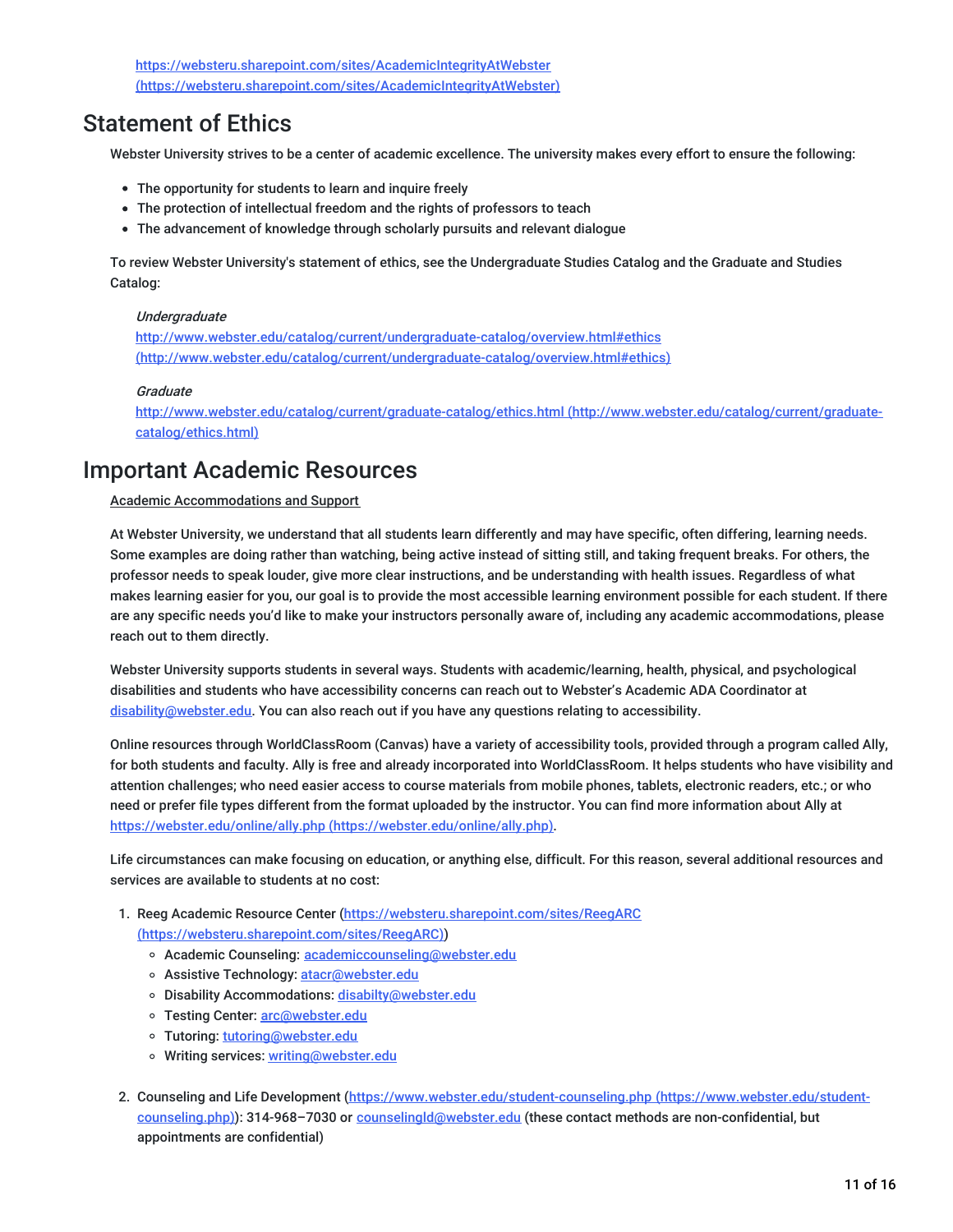Lastly, circumstances change. If, at any point throughout your education, you find that something is making learning difficult for you, please reach out to your instructor directly and/or to Webster's ADA team. It is never too late to ask for accommodations. We entirely support you and want you to have the best and most accessible education possible.

#### Student Success Portal

Webster University's Student Success Portal, powered by Starfish, is a communications tool to connect students with faculty members and campus support services. It allows faculty and staff members to communicate with you regarding academic achievements as well as areas where support may be helpful. You may use the portal to contact faculty and staff members for assistance and to arrange meetings. Activity in the portal will be communicated to your Webster University email account. The Student Success Portal is available via your course home page in WorldClassRoom or via Connections. Learn more about the Student Success Portal at https://www.legacy.webster.edu/success/students.html. [\(https://www.legacy.webster.edu/success/students.html\)](https://www.legacy.webster.edu/success/students.html)

#### University Library

Webster University Library is dedicated to supporting the research needs and intellectual pursuits of students throughout the university's worldwide network. Resources include print and electronic books, journal articles, online databases, DVDs and streaming video, CDs and streaming music, datasets, and other specialized information. Services include providing materials at no cost and research help for basic questions to in-depth exploration of resources. The gateway to all of these resources and services is http://library.webster.edu [\(http://library.webster.edu/\)](http://library.webster.edu/). For support navigating the library's resources, see http://libanswers.webster.edu/ [\(http://libanswers.webster.edu/\)](http://libanswers.webster.edu/) for the many ways to contact library staff.

### Drops and Withdrawals

Drop and withdrawal policies dictate processes for students who wish to unenroll from a course. Students must take proactive steps to unenroll; informing the instructor is not sufficient, nor is failing to attend. In the early days of the term or semester, students may DROP a course with no notation on their student record. After the DROP deadline, students may WITHDRAW from a course; in the case of a WITHDRAW, a grade of W appears on the student record. After the WITHDRAW deadline, students may not unenroll from a course. Policies and a calendar of deadlines for DROP and WITHDRAW are at:

#### **Undergraduate**

<http://www.webster.edu/catalog/current/undergraduate-catalog/enrollment.html> (http://www.webster.edu/catalog/current/undergraduate-catalog/enrollment.html)

#### Graduate

<http://www.webster.edu/catalog/current/graduate-catalog/enrollment.html> (http://www.webster.edu/catalog/current/graduate-catalog/enrollment.html)

Academic Calendar - http://www.webster.edu/academics/academic-calendar/ [\(http://www.webster.edu/academics/academic-calendar/\)](http://www.webster.edu/academics/academic-calendar/)

Current tuition rates, policies, and procedures, including details of pro-rated tuition refunds, are available in the "Tuition, Fees, and Refunds" section of Webster's Academic Catalogs:

#### Undergraduate

http://www.webster.edu/catalog/current/undergraduate-catalog/tuition.html [\(http://www.webster.edu/catalog/current/undergraduate-catalog/tuition.html\)](http://www.webster.edu/catalog/current/undergraduate-catalog/tuition.html)

#### **Graduate**

<http://www.webster.edu/catalog/current/graduate-catalog/tuition.html> (http://www.webster.edu/catalog/current/graduatecatalog/tuition.html)

### Student Handbook and Other Important Policies

Student handbook and other non-academic policies may apply to you and may impact your experience in this class. Such policies include the student code of conduct, privacy, technology and communications, and more. Please review the handbook each year and be aware of policies that apply to you. The handbook is available at: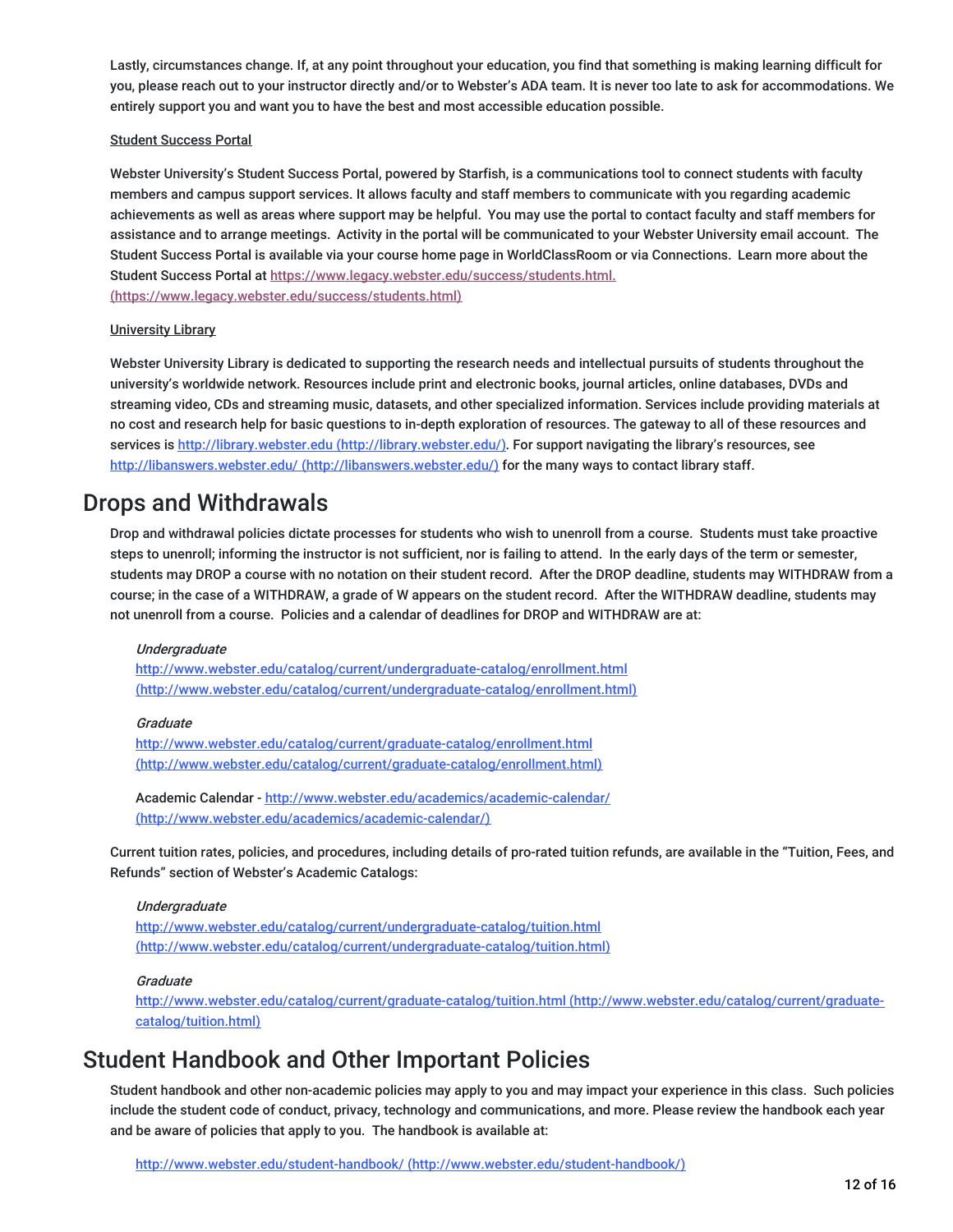Sexual Assault, Harassment, and Other Sexual Offenses

Webster University makes every effort to educate the community to prevent sexual assault, harassment, and other sexual offenses from occurring, and is committed to providing support to those affected when this behavior does occur. To access information and resources or to review the Policy on Sexual Assault, Harassment, and Other Sexual Offenses, visit:

https://webster.edu/titleix/policy.php [\(https://webster.edu/titleix/policy.php\)](https://webster.edu/titleix/policy.php)

## Research on Human Subjects

The Webster University Institutional Review Committee (IRB) is responsible for the review of all research on human subjects. The IRB process applies to all Webster University faculty, staff, and students and must be completed prior to any contact with human subjects. For more information on the IRB, visit:

https://www.legacy.webster.edu/irb/ [\(https://www.legacy.webster.edu/irb/\)](https://www.legacy.webster.edu/irb/)

## Course Evaluations

At the end of this course, you will have the opportunity to provide feedback about your experience. Your input is extremely valuable to the university, your instructor, and the department that offers this course. Please provide your honest and thoughtful evaluation, as it helps the university to provide the best experience possible for all of its students.

## Important Technology Information

#### Connections Accounts

Webster University provides all students, faculty, and staff with a University email account through Connections. Students are expected to activate their Connections account and regularly check incoming university email. Students may choose to have their University email forwarded to an alternate email address. Connections account holders can call the Help Desk (314-246-5995 or toll free at 1-866-435-7270) for assistance with this setup. Instructions are also provided on the Information Technology website at:

https://www.webster.edu/technology/service-desk/ [\(http://www.webster.edu/technology/service-desk/\)](http://www.webster.edu/technology/service-desk/)

#### WorldClassRoom

WorldClassRoom is Webster's Learning Content Management System (LMS). Your instructor may use WorldClassRoom to deliver important information, to hold class activities, to communicate grades and feedback, and more. WorldClassRoom is available using your Connections ID at:

https://worldclassroom.webster.edu/ [\(https://worldclassroom.webster.edu/\)](https://worldclassroom.webster.edu/)

#### Webster Alerts

Webster Alerts is the university's preferred emergency mass notification service, available free to current students, faculty and staff at all US campuses. By registering a valid cell phone number and email address, you will receive urgent campus text, voice mail and email communications. Valuable information concerning a range of incidents affecting you - from weather-related campus closures, class delays and cancellations, to more serious or life-threatening events - are immediately and simultaneously delivered through multiple communication channels. To register for Webster Alerts, visit (sign with your university-provided email and password:

https://www.getrave.com/login/webster [\(https://www.getrave.com/login/webster\)](https://www.getrave.com/login/webster)

## **♦ Campus Information**

## **E** Additional Items

## Appendix A‐‐STUDENT INFORMATION, COUN 6500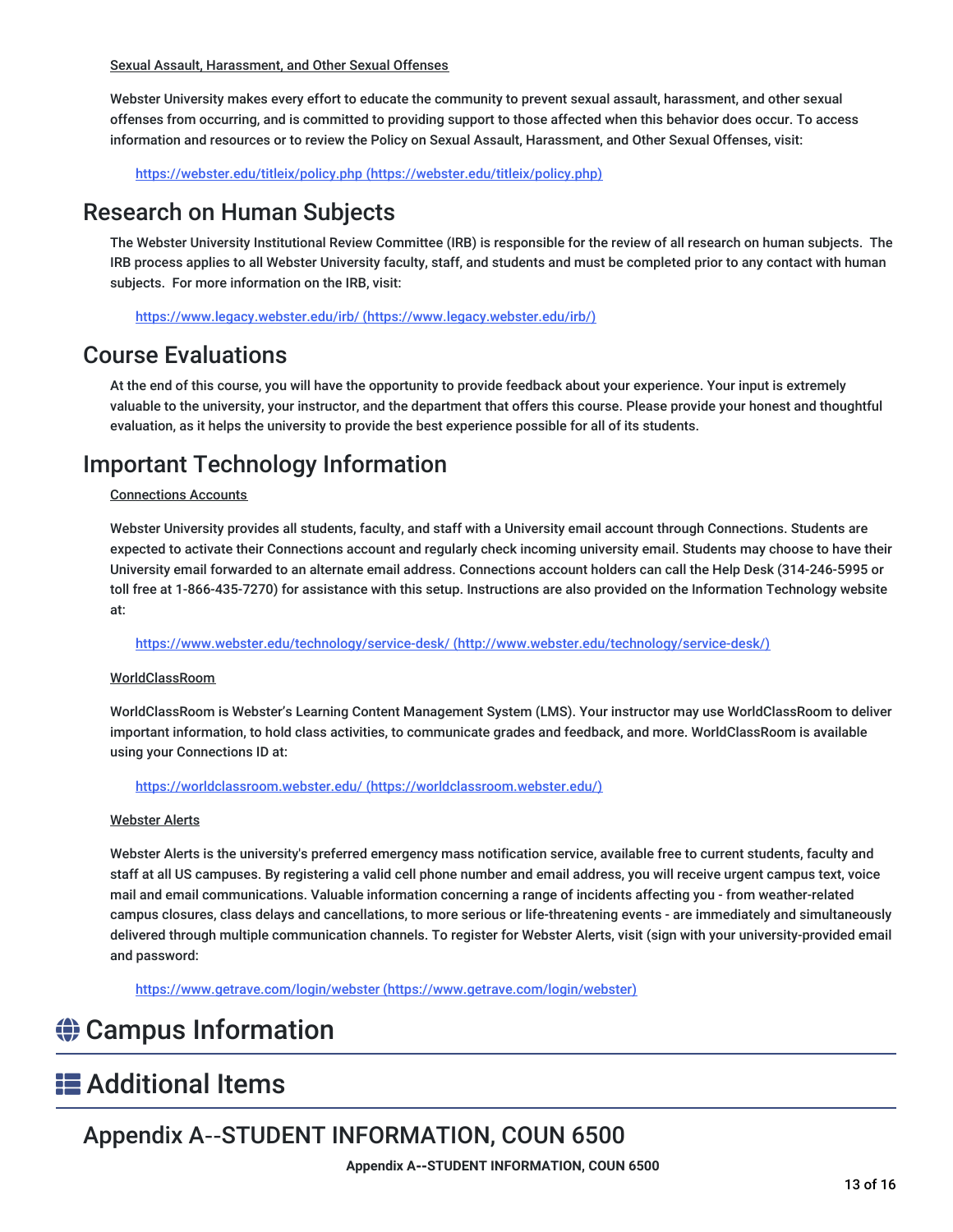(Please fill out and hand back to instructor first night of class)

| Site Supervisor's name, credentials, phone & email address (print VERY CLEARLY):                             |
|--------------------------------------------------------------------------------------------------------------|
|                                                                                                              |
| Same site as Practicum? YES/NO (circle one)                                                                  |
| Internship Section/Term (Circle one) 1st 2nd 3rd 4th 5th                                                     |
| Internship credits enrolled this term (circle one) 1.0 1.5                                                   |
| Total 6500 credit hours completed as of today_____________________                                           |
| Total direct hours completed as of today: Practicum _______________ Internship: ______________               |
| Calendar for presentations/supervision: (subject to change by faculty instructor).                           |
|                                                                                                              |
| Date of tape review with faculty supervisor: (Email for appointment) ______________________________          |
| Note: Once you make an appointment with your faculty supervisor, you have to attend that supervision session |
| fully prepared with all the required items, meetings cannot be rescheduled.                                  |
|                                                                                                              |
| Expected graduation date: _______________________                                                            |

## Appendix B— Case Conceptualization Presentation--Treatment Team Feedback Form

**Appendix B—**

**Case Conceptualization Presentation--Treatment Team Feedback Form**

(to be used, one for each peer case presentation—make 12 copies)

Intern Presenting the Case: \_\_\_\_\_\_\_\_\_\_\_\_\_\_\_\_\_\_\_\_\_\_\_\_\_\_\_\_\_\_\_\_\_\_\_ Date \_\_\_\_\_\_\_\_\_\_\_\_\_\_\_\_

| Feedback provided by: ______           |  |
|----------------------------------------|--|
| Summary of presented case information: |  |

\_\_\_\_\_\_\_\_\_\_\_\_\_\_\_\_\_\_\_\_\_\_\_\_\_\_\_\_\_\_\_\_\_\_\_\_\_\_\_\_\_\_\_\_\_\_\_\_\_\_\_\_\_\_\_\_\_\_\_\_\_\_\_\_\_\_\_\_\_\_\_\_\_\_\_\_\_\_\_\_\_\_\_\_\_\_\_\_\_\_\_\_\_\_\_\_\_\_\_\_ \_\_\_\_\_\_\_\_\_\_\_\_\_\_\_\_\_\_\_\_\_\_\_\_\_\_\_\_\_\_\_\_\_\_\_\_\_\_\_\_\_\_\_\_\_\_\_\_\_\_\_\_\_\_\_\_\_\_\_\_\_\_\_\_\_\_\_\_\_\_\_\_\_\_\_\_\_\_\_\_\_\_\_\_\_\_\_\_\_\_\_\_\_\_\_\_\_\_\_\_ \_\_\_\_\_\_\_\_\_\_\_\_\_\_\_\_\_\_\_\_\_\_\_\_\_\_\_\_\_\_\_\_\_\_\_\_\_\_\_\_\_\_\_\_\_\_\_\_\_\_\_\_\_\_\_\_\_\_\_\_\_\_\_\_\_\_\_\_\_\_\_\_\_\_\_\_\_\_\_\_\_\_\_\_\_\_\_\_\_\_\_\_\_\_\_\_\_\_\_\_

| <b>Skills/Requirements</b>                              | Yes/No | Helpful suggestions; feedback entered here: |
|---------------------------------------------------------|--------|---------------------------------------------|
| Theory presentation: accuracy,<br>completeness, handout |        |                                             |
| Theory is demonstrated throughout<br>recorded session   |        |                                             |
| Paraphrasing at Level 3 or 4                            |        |                                             |
| Reflection of feelings & content                        |        |                                             |
| Use of here & now                                       |        |                                             |
| Therapeutic silence                                     |        |                                             |
| <b>Confrontation of inconsistencies</b>                 |        |                                             |
| Validation of client experiences                        |        |                                             |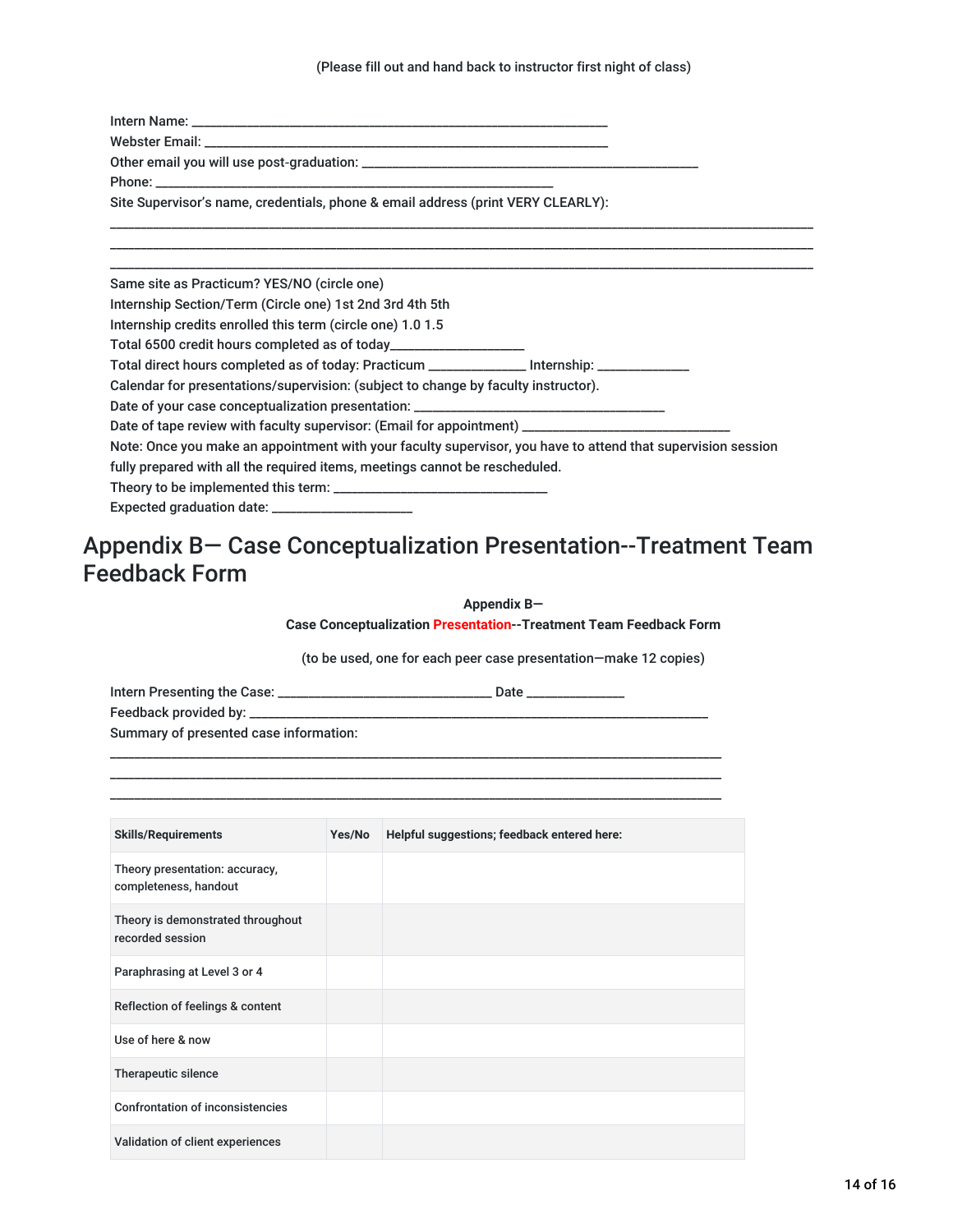| Identification and co-creation and/or<br>discussion of goals                           |  |
|----------------------------------------------------------------------------------------|--|
| Barriers to communication? (e.g.<br>judging, advising, non-therapeutic<br>reassurance) |  |
| Need for SI or HI assessment this<br>session?                                          |  |
| Need for homework<br>assignments/exercises?                                            |  |
| CN projection of empathy,<br>genuineness, warmth, unconditional<br>regard?             |  |
| Need for 6 trans-theoretical items<br>reviewed this session?                           |  |

#### Additional comments:

### Appendix C‐‐Case Conceptualization

#### **Appendix C‐‐Case Conceptualization**

#### **Written Project Required Contents Outline**

Write a case conceptualization of a particular client taped session from your caseload. You will present this case to the class in addition to your theory. Be clear, concise, and brief. Use APA formatting. Papers will be graded on adequate content; and graduate level writing competency including attention to grammar, spelling, following directions, and APA style. Include the following subheadings and insure the bulleted information is provided.

- 1. Description of the Client(s) (maintain confidentiality):
	- Client demographics including relevant cultural variables (age, gender, ethnicity,
	- Living and marital/partner situation; parental status (children?)
	- Work/educational status
	- o Source of referral, number of sessions with you, and number of planned contacts.

\_\_\_\_\_\_\_\_\_\_\_\_\_\_\_\_\_\_\_\_\_\_\_\_\_\_\_\_\_\_\_\_\_\_\_\_\_\_\_\_\_\_\_\_\_\_\_\_\_\_\_\_\_\_\_\_\_\_\_\_\_\_\_\_\_\_\_\_\_\_\_\_\_\_\_\_\_\_\_\_\_\_\_\_ \_\_\_\_\_\_\_\_\_\_\_\_\_\_\_\_\_\_\_\_\_\_\_\_\_\_\_\_\_\_\_\_\_\_\_\_\_\_\_\_\_\_\_\_\_\_\_\_\_\_\_\_\_\_\_\_\_\_\_\_\_\_\_\_\_\_\_\_\_\_\_\_\_\_\_\_\_\_\_\_\_\_\_\_ \_\_\_\_\_\_\_\_\_\_\_\_\_\_\_\_\_\_\_\_\_\_\_\_\_\_\_\_\_\_\_\_\_\_\_\_\_\_\_\_\_\_\_\_\_\_\_\_\_\_\_\_\_\_\_\_\_\_\_\_\_\_\_\_\_\_\_\_\_\_\_\_\_\_\_\_\_\_\_\_\_\_\_\_

- 2. Relevant History:
	- Family, social, and relational history \*Educational/work history
	- Alcohol/substance abuse history
	- o Biopsychosocial history related to presenting concern
- 3. Presenting Concerns and Treatment Issues:
	- $\circ$  Issues as initially defined by the client(s) (why seeking services now?) Use quotes to express what client stated/reported. Don't make assumptions.
	- Other relevant treatment issues
- 4. Client Conceptualization:
	- Make sense of client's current situation, pain, strengths, and why they are "stuck"; integrate all relevant information (e.g., cultural issues, family, history, presenting concerns, maintaining factors, etc.)
	- Deepen your discussion by including a theoretically grounded formulation, i.e., identify and utilize at least one major